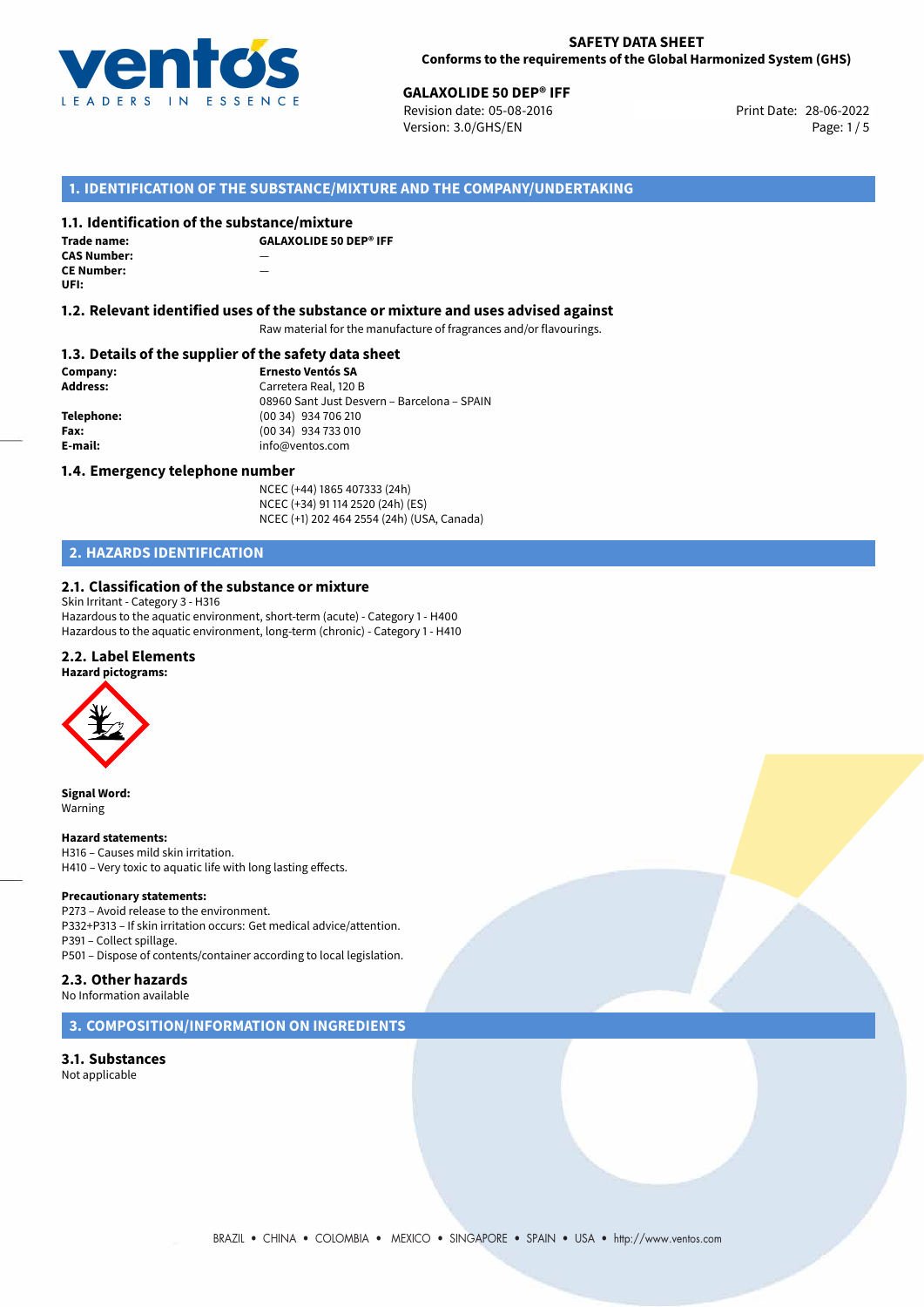

**GALAXOLIDE 50 DEP® IFF**<br>
Revision date: 05-08-2016 Print Date: 28-06-2022 Version: 3.0/GHS/EN Page: 2 / 5

# **3.2. Mixtures**

HEXAMETHYLINDANOPYRAN

Hazardous constituents:

| <b>Chemical Name</b>  | % (w/w)        | <b>CAS No</b><br><b>EC No</b> | <b>Classification according to GHS</b>                                                                                                                                                             |
|-----------------------|----------------|-------------------------------|----------------------------------------------------------------------------------------------------------------------------------------------------------------------------------------------------|
| HEXAMETHYLINDANOPYRAN | $\geq$ 50      | 1222-05-5<br>214-946-9        | Skin Irritant - Category 3 - H316<br>Hazardous to the aquatic environment, short-term (acute) - Category 1 - H400<br>Hazardous to the aquatic environment, long-term (chronic) - Category 1 - H410 |
| DIETHYL PHTHALATE     | $>$ 25; $<$ 50 | 84-66-2<br>201-550-6          | Skin Irritant - Category 3 - H316<br>Hazardous to the aquatic environment, short-term (acute) - Category 3 - H402                                                                                  |

[See the full text of the hazard statements in section 16.](#page-4-0)

# **4. FIRST-AID MEASURES**

#### **4.1. Description of necessary first aid measures**

| Ingestion:    | Rinse mouth with water.                                                                                               |
|---------------|-----------------------------------------------------------------------------------------------------------------------|
|               | Obtain medical advice.                                                                                                |
|               | Keep at rest. Do not induce vomiting.                                                                                 |
| Eye contact:  | In case of contact with eyes, rinse immediately with plenty of water for at least 15 minutes and seek medical advice. |
| Inhalation:   | Remove person to fresh air and keep at rest.                                                                          |
|               | Seek immediate medical advice.                                                                                        |
| Skin contact: | Take off immediately all contaminated clothing.                                                                       |
|               | Thoroughly wash affected skin with soap and water.                                                                    |
|               | Seek medical attention if symptoms persist.                                                                           |

#### **4.2. Most important symptoms and effects, both acute and delayed**

No information available.

# **4.3. Indication of any immediate medical attention and special treatment needed**

No information available.

### **5. FIRE-FIGHTING MEASURES**

#### **5.1. Extinguishing Media**

Water spray, carbon dioxide, dry chemical powder or appropriate foam. For safety reasons do not use full water jet.

### **5.2. Special hazards arising from the substance or mixture**

Known or Anticipated Hazardous Products of Combustion: Emits toxic fumes under fire conditions.

#### **5.3. Advice for firefighters**

High temperatures can lead to high pressures inside closed containers. Avoid inhalation of vapors that are created. Use appropriate respiratory protection. Do not allow spillage of fire to be poured into drains or watercourses. Wear self-contained breathing apparatus and protective clothing.

# **6. ACCIDENTAL RELEASE MEASURES**

#### **6.1. Personal precautions, protective equipment and emergency procedures**

Evacuate surronding areas. Ensure adequate ventilation. Keep unnecessary and unprotected personnel from entering. Do not breathe vapor/spray. Avoid contact with skin and eyes. Information regarding personal protective measures: see section 8.

#### **6.2. Environmental precautions**

To avoid possible contamination of the environment, do not discharge into any drains, surface waters or groundwaters.

#### **6.3. Methods and materials for containment and cleaning up**

Cover with an inert, inorganic, non-combustible absorbent material (e.g. dry-lime, sand, soda ash). Place in covered containers using non-sparking tools and transport outdoors. Avoid open flames or sources of ignition (e.g. pilot lights on gas hot water heater). Ventilate area and wash spill site after material pickup is complete.

#### **6.4. Reference to other sections**

Information regarding exposure controls, personal protection and disposal considerations can be found in sections 8 and 13.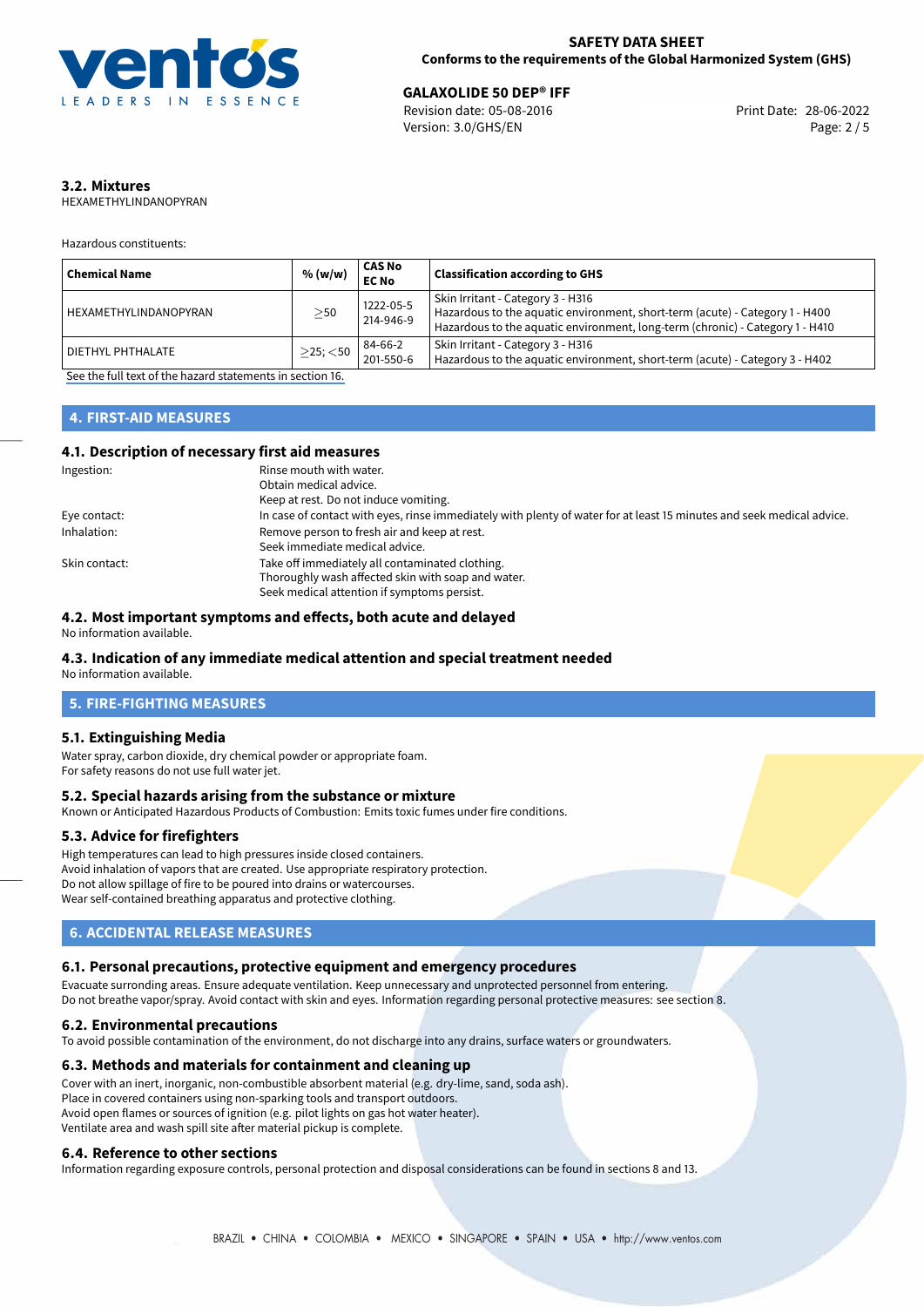

**GALAXOLIDE 50 DEP® IFF**<br>
Revision date: 05-08-2016 Print Date: 28-06-2022 Version: 3.0/GHS/EN Page: 3 / 5

# **7. HANDLING AND STORAGE**

#### **7.1. Precautions for safe handling**

Do not store or handle this material near food or drinking water. Do not smoke. Avoid contact with the eyes, skin and clothing. Wear protective clothing and use glasses. Observe the rules of safety and hygiene at work. Keep in the original container or an alternative made from a compatible material.

# **7.2. Conditions for safe storage, including any incompatibilities**

Store in tightly closed and preferably full containers in a cool, dry and ventilated area, protected from light. Keep away from sources of ignition (e.g. hot surfaces, sparks, flame and static discharges). Keep away from incompatible materials (see section 10).

#### **7.3. Specific end use(s)**

No information available.

#### **8. EXPOSURE CONTROLS AND PERSONAL PROTECTION**

#### **8.1. Control parameters**

Components with occupational exposure limits: None known.

#### **8.2. Exposure controls**

Measures should be taken to prevent materials from being splashed into the body. Provide adequate ventilation, according to the conditions of use. Use a mechanical exhaust if required.

#### **8.3. Individual protection measures, such as personal protective equipment**

| Eye/Face protection:             | Chemical safety goggles are recommended. Wash contaminated goggles before reuse.                                                            |
|----------------------------------|---------------------------------------------------------------------------------------------------------------------------------------------|
| Hand Protection:                 | Chemical-resistant gloves are recommended. Wash contaminated gloves before reuse.                                                           |
| Body protection:                 | Personal protective equipment for the body should be selected based on the task being performed and the risks<br>involved.                  |
| Respiratory Protection:          | In case of insufficient ventilation, use suitable respiratory equipment.                                                                    |
| Environmental exposure controls: | Emissions from ventilation or process equipment should be checked to ensure they comply with environmental<br>protection legislation.       |
|                                  | In some cases, filters or engineering modifications to the process equipment will be necessary to reduce emissions to<br>acceptable levels. |
|                                  |                                                                                                                                             |

# **9. PHYSICAL AND CHEMICAL PROPERTIES**

#### **9.1. Information on basic physical and chemical properties**

| Appearance:                            | Liquid                        |  |
|----------------------------------------|-------------------------------|--|
| Colour:                                | Conforms to standard          |  |
| Odour:                                 | Conforms to standard          |  |
| Odour theshold:                        | Not determined                |  |
| pH:                                    | Not determined                |  |
| Melting point/freezing point:          | Not determined                |  |
| Boling point/boiling range $(°C)$ :    | Not determined                |  |
| Flash point:                           | $110^{\circ}$ C               |  |
| Evaporation rate:                      | Not determined                |  |
| Flammability:                          | Not determined                |  |
| Lower flammability/Explosive limit:    | Not determined                |  |
| Upper flammability/Explosive limit:    | Not determined                |  |
| Vapour pressure:                       | 0,0002 mmHg at $25^{\circ}$ C |  |
| Vapour Density:                        | Not determined                |  |
| Density:                               | 1,037 $-1$ ,047 g/mL (20°C)   |  |
| Relative density:                      | $1,037-1,047$ (20°C)          |  |
| Water solubility:                      | <b>INSOLUBLE IN WATER</b>     |  |
| Solubility in other solvents:          | 1:1 IN ETHANOL 90°            |  |
| Partition coefficient n-octanol/water: | Not determined                |  |
| Auto-ignition temperature:             | Not determined                |  |
| Decomposition temperature:             | Not determined                |  |
| Viscosity, dynamic:                    | Not determined                |  |
| Viscosity, kinematic:                  | Not determined                |  |
| Explosive properties:                  | Not determined                |  |
| Oxidising properties:                  | <b>NONE EXPECTED</b>          |  |
|                                        |                               |  |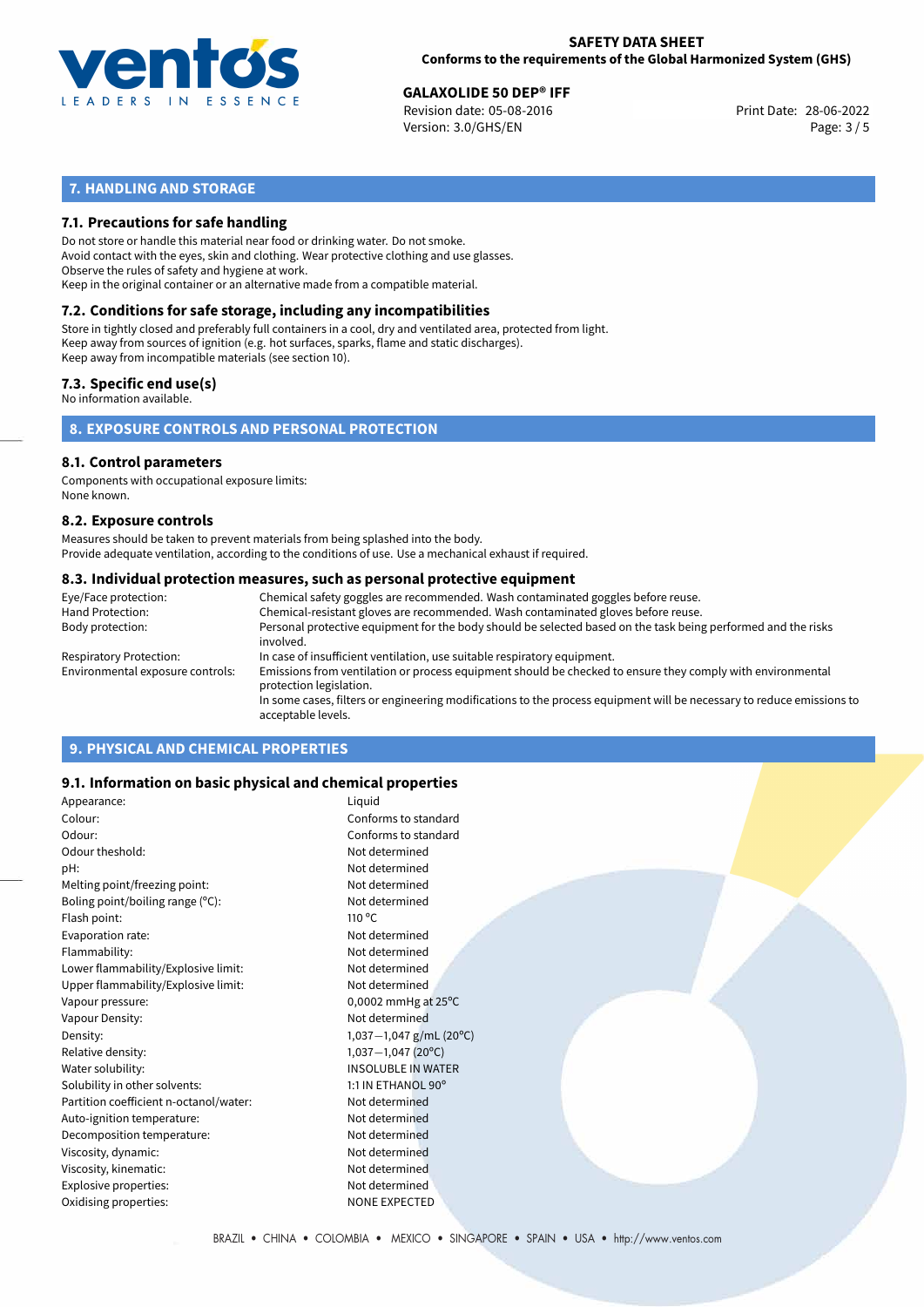

**GALAXOLIDE 50 DEP® IFF**<br>
Revision date: 05-08-2016 Print Date: 28-06-2022 Version: 3.0/GHS/EN Page: 4 / 5

# **10. STABILITY AND REACTIVITY**

#### **10.1. Reactivity**

No hazardous reactions if stored and handled as prescribed/indicated.

#### **10.2. Chemical stability**

The product is stable if stored and handled as prescribed/indicated.

#### **10.3. Possibility of hazardous reactions**

No hazardous reactions if stored and handled as prescribed/indicated.

#### **10.4. Conditions to Avoid**

Conditions to Avoid: Excessive heat, flame or other ignition sources.

#### **10.5. Incompatible materials**

Avoid contact with strong acids and bases and oxidizing agents.

#### **10.6. Hazardous decomposition products**

During combustion may form carbon monoxide and unidentified organic compounds.

### **11. TOXICOLOGICAL INFORMATION**

| <b>Acute toxicity</b>                    | Based on the data available, the criteria for classification are not met. |
|------------------------------------------|---------------------------------------------------------------------------|
| <b>Skin corrosion/irritation</b>         | Causes mild skin irritation.                                              |
| Serious eye damage/irritation            | Based on the data available, the criteria for classification are not met. |
| <b>Respiratory or skin sensitisation</b> | Based on the data available, the criteria for classification are not met. |
| <b>Germ cell mutagenicity</b>            | Based on the data available, the criteria for classification are not met. |
| Carcinogenicity                          | Based on the data available, the criteria for classification are not met. |
| <b>Reproductive toxicity</b>             | Based on the data available, the criteria for classification are not met. |
| <b>STOT-single exposure</b>              | Based on the data available, the criteria for classification are not met. |
| <b>STOT-repeated exposure</b>            | Based on the data available, the criteria for classification are not met. |
| <b>Aspiration hazard</b>                 | Based on the data available, the criteria for classification are not met. |

#### **12. ECOLOGICAL INFORMATION**

#### **12.1. Toxicity**

**Assessment:** Very toxic to aquatic life with long lasting effects. **Experimental/calculated data:** No information available.

**12.2. Degradability** Biodegradation : Not readily biodegradable.

# **12.3. Bioaccumulative potential**

No information available.

**12.4. Soil mobility** No information available.

#### **12.5. Other adverse effects**

See also sections 6, 7, 13 and 15 Do not allow to get into waste water or waterways.

#### **13. DISPOSAL CONSIDERATIONS**

#### **13.1. Waste treatment methods**

Dispose of in accordance with national and local environmental regulations.